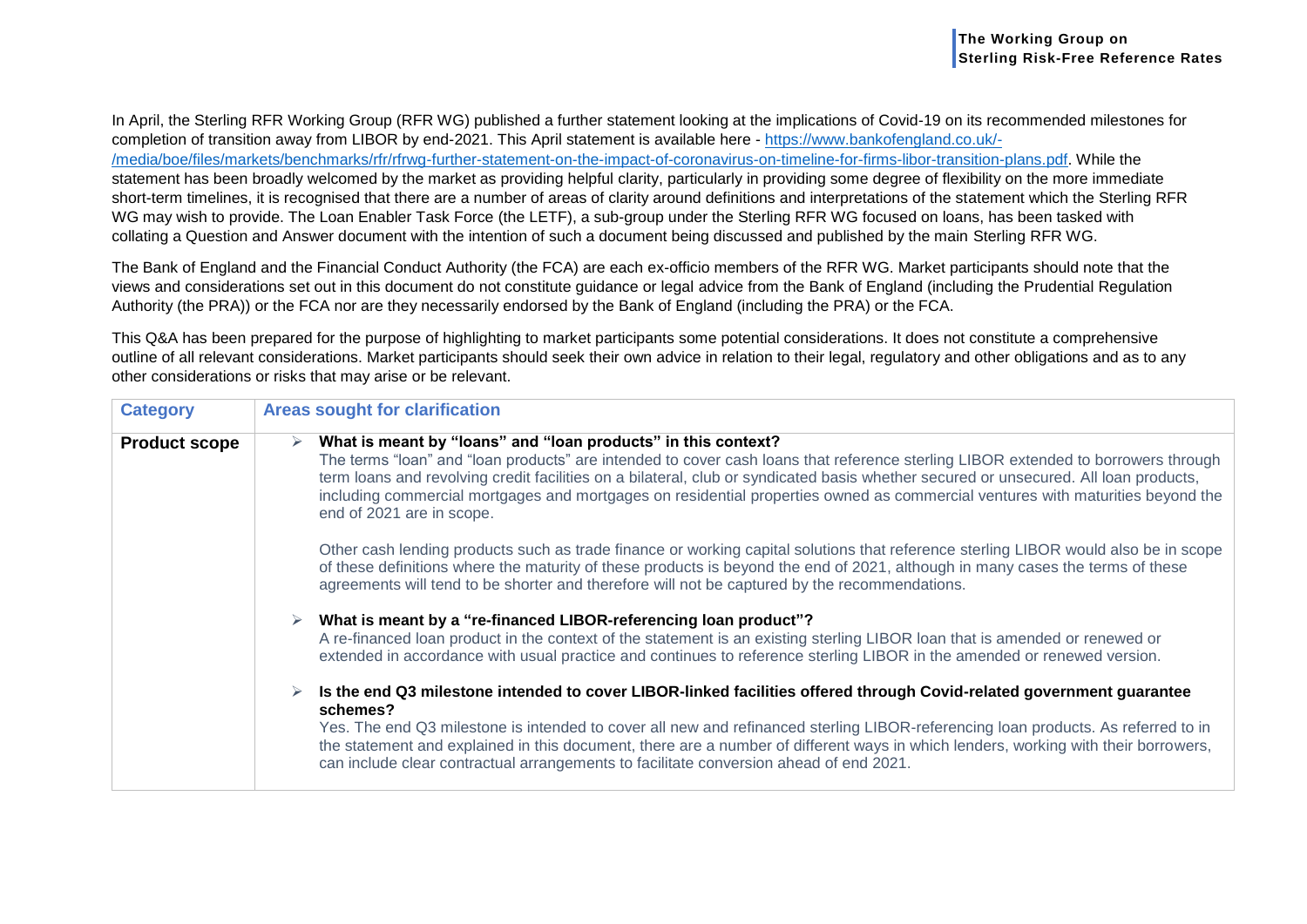| <b>Product</b><br><b>Offerings</b> | After the end of Q3 2020, lenders are expected to offer alternative rate-linked products. They may not be able to offer this<br>at scale initially, as automated systems to process such rates may not be ready. Should alternative rate-linked products be<br>an option offered if the customer requests them, or are they expected to become the firm's default product offering?<br>After the end of Q3 2020 milestone, lenders are expected to be in a position to offer alternative rate-linked products to their<br>customers by this date. The expectation is that lenders shall have alternative rate lending products available, approved for sale and<br>on offer to borrowers wanting such products. The principal lending system providers are expected to have developed their platforms<br>to meet this milestone. The RFR WG recognises that not all market participants may have implemented and tested their platforms<br>by the end of Q3 however, so would expect to see product scale increasing over time. For those borrowers not operationally ready<br>to take up alternative rate-based products (and lenders not yet able to do this at scale), sterling LIBOR products could be offered<br>alongside alternative rate-based products. The RFR WG recommends that new and re-financed sterling LIBOR transactions include<br>clear contractual transition mechanics setting out the manner in which conversion to an alternative rate will be achieved by the end<br>of 2021. |
|------------------------------------|---------------------------------------------------------------------------------------------------------------------------------------------------------------------------------------------------------------------------------------------------------------------------------------------------------------------------------------------------------------------------------------------------------------------------------------------------------------------------------------------------------------------------------------------------------------------------------------------------------------------------------------------------------------------------------------------------------------------------------------------------------------------------------------------------------------------------------------------------------------------------------------------------------------------------------------------------------------------------------------------------------------------------------------------------------------------------------------------------------------------------------------------------------------------------------------------------------------------------------------------------------------------------------------------------------------------------------------------------------------------------------------------------------------------------------------------------------------------------------------------------------|
|                                    | Alternative rate lending products mean any appropriate alternative rate such as SONIA (or a suitable SONIA-based rate), the Bank<br>of England's bank rate ('Bank Rate', often referred to as 'base rate'), or a fixed rate. Products based on Bank Rate and fixed rates<br>have formed part of many lenders' standard offering for some time.<br>Overviews of, and use cases for, each of these rates is set out in the RFR WG's January 2020 paper titled 'Use Cases of<br>Benchmark Rates: Compounded in Arrears, Term Rate and Further Alternatives': https://www.bankofengland.co.uk/-                                                                                                                                                                                                                                                                                                                                                                                                                                                                                                                                                                                                                                                                                                                                                                                                                                                                                                             |
|                                    | /media/boe/files/markets/benchmarks/rfr/use-cases-of-benchmark-rates-compounded-in-arrears-term-rate-and-further-<br>alternatives.pdf.<br>Please also refer to the table 'Customer/Product Rate Metric for domestic GBP lending' on the last page.                                                                                                                                                                                                                                                                                                                                                                                                                                                                                                                                                                                                                                                                                                                                                                                                                                                                                                                                                                                                                                                                                                                                                                                                                                                      |
|                                    | Do individual firms have flexibility to consider the means by which they will meet the recommended milestone?<br>➤<br>Yes. While the milestone recommendation is clear, the means by which this milestone is met is a matter for individual firms. If<br>appropriate, firms may look to discuss their individual plans and preparedness with their supervisors.                                                                                                                                                                                                                                                                                                                                                                                                                                                                                                                                                                                                                                                                                                                                                                                                                                                                                                                                                                                                                                                                                                                                         |
|                                    | From the end of Q3 2020 should lenders withdraw existing sterling LIBOR based products and, if not will this mean that<br>$\blacktriangleright$<br>borrowers who are not ready to transition by this deadline should be able to choose existing sterling LIBOR products<br>alongside alternative benchmark products?<br>Alternative benchmark products are expected to be ready and accessible by borrowers as of the end of Q3 2020. Sterling sterling<br>LIBOR products need not be withdrawn from sale by Q4 2020, as the revised target for cessation of new loan products that expire<br>after end of 2021 and reference sterling LIBOR is end Q1 2021. However, for new or refinanced sterling LIBOR products entered<br>into after end Q3 2020 lenders should look to include clear contractual arrangements to facilitate conversion to another alternative<br>rate ahead of the end of 2021.                                                                                                                                                                                                                                                                                                                                                                                                                                                                                                                                                                                                   |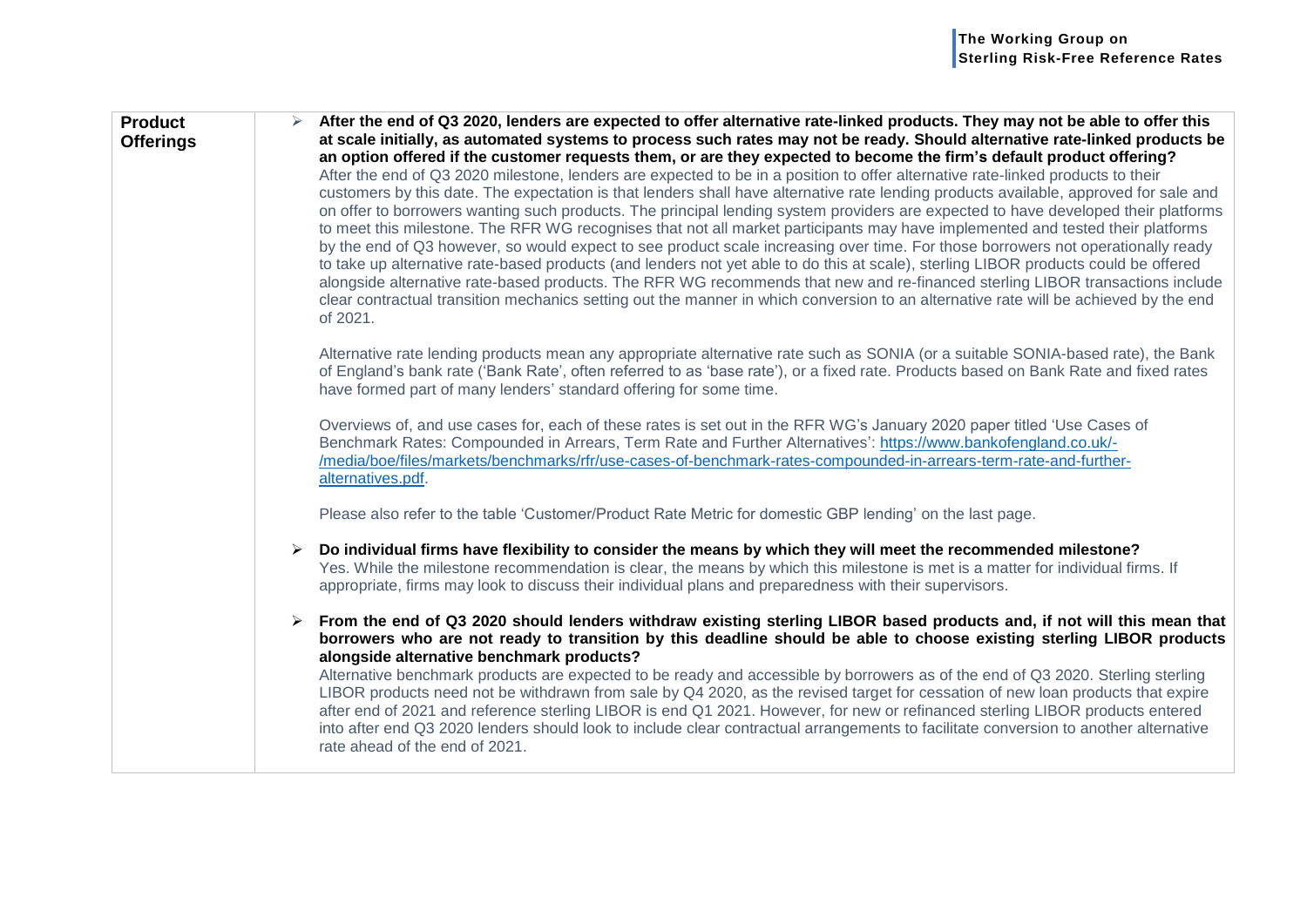| <b>Definition of</b><br>'issuance' | What is meant by 'issuance' and how does that apply to products that may be agreed and then drawn at a later date?<br>Issuance refers to the date of the relevant agreement, rather than the applicable drawing date(s). The RFR WG is aware that in the<br>property lending market, a mortgage application may take some several weeks to approve and is normally valid for several months<br>(although approval could be quicker or the validity period longer). Drawing of the loan would be expected to take place at (or shortly<br>in advance of) completion of the related property purchase transaction. The RFR WG recognises that a sterling LIBOR-linked<br>mortgage application could be approved prior to the applicable milestone and remain committed but not yet drawn as at end Q1<br>2021. In these circumstances, a committed but undrawn loan agreement would be seen as issued prior to the Q1 milestone<br>notwithstanding that it is drawn after end Q1 2021.                                                                                                                                                                                                                                                                                                                                                                                                                                                                                                                                                                                                                                                                                                                                                                                                                                                                                                                                                                                                                                                                                                                                                                                                           |
|------------------------------------|------------------------------------------------------------------------------------------------------------------------------------------------------------------------------------------------------------------------------------------------------------------------------------------------------------------------------------------------------------------------------------------------------------------------------------------------------------------------------------------------------------------------------------------------------------------------------------------------------------------------------------------------------------------------------------------------------------------------------------------------------------------------------------------------------------------------------------------------------------------------------------------------------------------------------------------------------------------------------------------------------------------------------------------------------------------------------------------------------------------------------------------------------------------------------------------------------------------------------------------------------------------------------------------------------------------------------------------------------------------------------------------------------------------------------------------------------------------------------------------------------------------------------------------------------------------------------------------------------------------------------------------------------------------------------------------------------------------------------------------------------------------------------------------------------------------------------------------------------------------------------------------------------------------------------------------------------------------------------------------------------------------------------------------------------------------------------------------------------------------------------------------------------------------------------------------------|
|                                    | What should lenders do?<br>➤<br>In all cases, the RFR WG encourages lenders to work with borrowers to recognise the end Q1 2021 milestone and seek to limit any<br>new sterling LIBOR issuance leading up to this date. In any event, the milestone envisages that new and re-financed sterling LIBOR<br>transactions contain a transition mechanism from the end of Q3 2020. Therefore, it is expected that all contracts on sterling LIBOR<br>entered into after end Q3 2020 and expiring after the end of 2021 will have clear contractual arrangements to facilitate conversion to<br>an alternative rate.                                                                                                                                                                                                                                                                                                                                                                                                                                                                                                                                                                                                                                                                                                                                                                                                                                                                                                                                                                                                                                                                                                                                                                                                                                                                                                                                                                                                                                                                                                                                                                                 |
| <b>Market</b><br>conventions       | What would the RFR WG's expectations be for the recommended timeline if delays continue in agreeing conventions and<br>the subsequent development of an Index, particularly given recent developments in the US market?<br>The RFR WG, through the LETF, is working with industry participants in the UK to evaluate the consequences of the recent<br>developments in the US market, aiming to rapidly reach consensus and provide clarity on the preferred SONIA compounded in<br>arrears convention for the UK market. The LETF aims to avoid further delays and provide certainty to both market participants and<br>vendors by making a recommendation during the summer of 2020. There is no change to the recommendation of the RFR WG that<br>by the end of Q3 2020 lenders should be in a position to offer non-LIBOR linked products to their customers.<br>In support of this, in June 2020 the Bank of England published a response to the feedback received on its discussion paper titled<br>'Supporting Risk Free Rate transition through the provision of compounded SONIA': https://www.bankofengland.co.uk/-<br>/media/boe/files/paper/2020/supporting-rfr-transition-through-the-provision-of-compounded-sonia-summary-and-response.pdf.<br>Given near-unanimous support, the Bank of England confirmed that it will produce the SONIA Compounded Index using the<br>methodology described in the discussion paper and set out in the response. The Bank of England also noted that it was aware of<br>ongoing discussions on how best to use RFRs in sterling and non-sterling loan markets, but that any further work on proposals for<br>additional indices or data would first require both a definitive market consensus on specific additional conventions, and a clear<br>cost/benefit case. On that basis, the RFR WG encourages market participants to work toward meeting the timelines recommended<br>by the RFR WG on the basis of the tools currently being made available.<br>At which stage, or date, does the RFR WG think further clarification on the impact of these potential blockers might require<br>further analysis on the recommended milestones? |
|                                    | We are confident that remaining questions around market conventions will be resolved in time to make the end of Q3 2020 and end<br>of Q1 2021 milestones achievable.                                                                                                                                                                                                                                                                                                                                                                                                                                                                                                                                                                                                                                                                                                                                                                                                                                                                                                                                                                                                                                                                                                                                                                                                                                                                                                                                                                                                                                                                                                                                                                                                                                                                                                                                                                                                                                                                                                                                                                                                                           |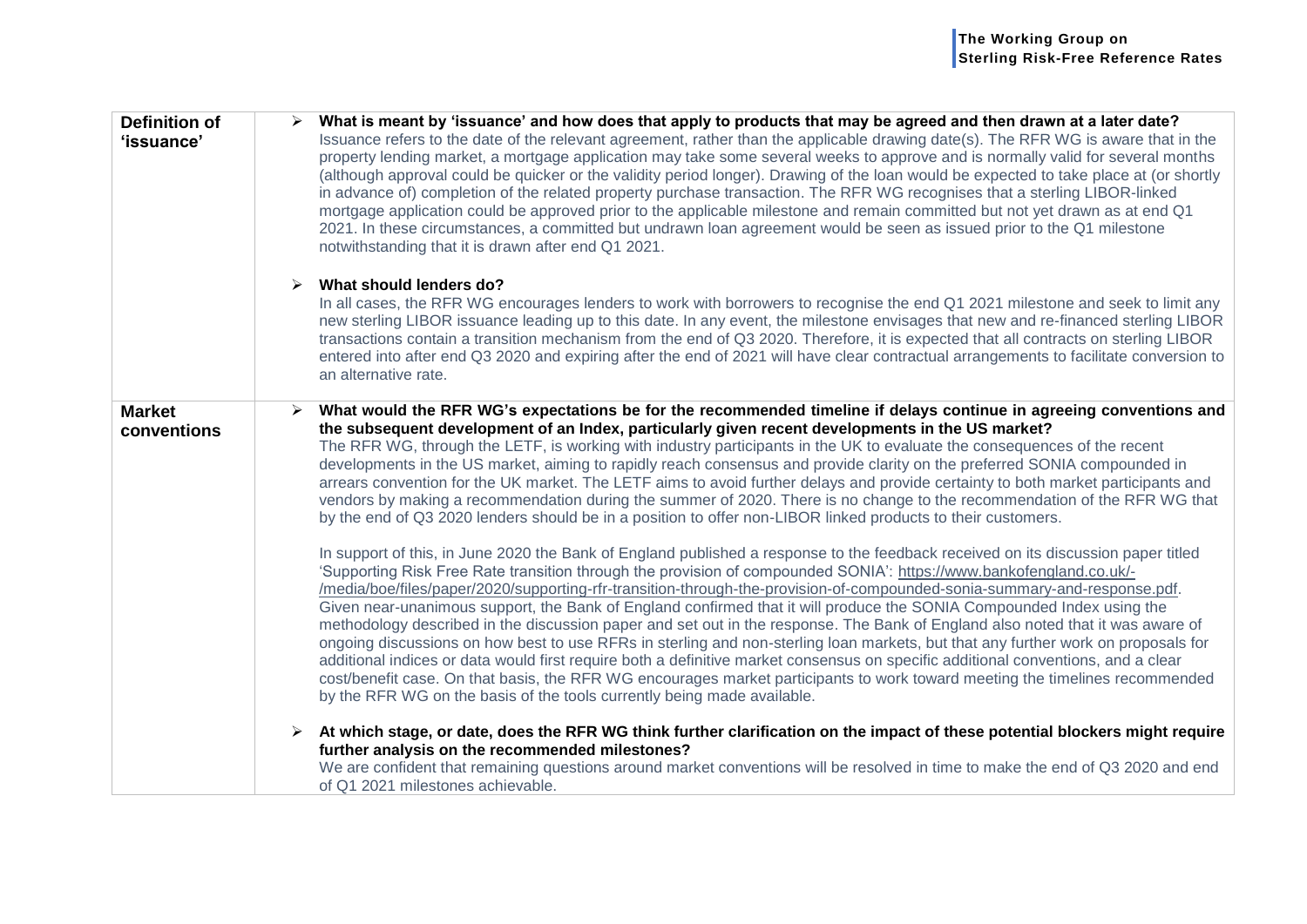| <b>Contractual</b><br><b>Arrangements</b><br>to convert<br><b>LIBOR loans</b><br>ahead of 2021 | What do you mean by 'clear contractual arrangements to facilitate conversion ahead of end-2021' in new or re-financed<br>LIBOR-referencing products either through 'pre-agreed conversion terms or an agreed process for renegotiation'?<br>The objective of this target is to avoid a continued increase in the stock of contracts with a reliance on sterling LIBOR beyond the end<br>of 2021. It is recommended that after the end of Q3 2020, lenders and borrowers that are engaging in new sterling LIBOR referencing<br>loan products, or are re-financing existing products of this type, should agree upfront to ensure that there will be no continuing reliance<br>on sterling LIBOR in these products after the end of 2021, by including a contractual mechanism to facilitate conversion of the contract<br>to a suitable SONIA-based, or other alternative, rate by 31 December 2021. As referred to in the statement, this could be<br>achieved through pre-agreed conversion terms or an agreed process for renegotiation, to SONIA or other alternatives. Within this<br>spectrum, the greatest certainty for borrowers and lenders will be achieved by setting out in advance the terms for conversion at a<br>future date or, if that is not achievable, by aiming to come as close to this as possible to minimise the risk of protracted or unsuccessful<br>negotiations at a later date. In either case, the conversion should take effect before the end of 2021. |
|------------------------------------------------------------------------------------------------|-------------------------------------------------------------------------------------------------------------------------------------------------------------------------------------------------------------------------------------------------------------------------------------------------------------------------------------------------------------------------------------------------------------------------------------------------------------------------------------------------------------------------------------------------------------------------------------------------------------------------------------------------------------------------------------------------------------------------------------------------------------------------------------------------------------------------------------------------------------------------------------------------------------------------------------------------------------------------------------------------------------------------------------------------------------------------------------------------------------------------------------------------------------------------------------------------------------------------------------------------------------------------------------------------------------------------------------------------------------------------------------------------------------------------------------------------------------------------------------------|
|                                                                                                | In any case, it is expected that these transition mechanisms are in addition to robust fallback mechanisms in all such contracts<br>designed to deal with LIBOR cessation or a loss of representativeness. These would operate as a backstop to ensure conversion<br>takes place at the point one of these events occurs, if this were to take place while the contract remains linked to sterling LIBOR (for<br>example, if a renegotiation had failed to conclude before the end of 2021).                                                                                                                                                                                                                                                                                                                                                                                                                                                                                                                                                                                                                                                                                                                                                                                                                                                                                                                                                                                              |
|                                                                                                | Will the RFR WG provide template language for contractual arrangements to switch to alternative rates?<br>➤<br>No. Lenders and industry bodies should now be working on their own contractual language to satisfy the need for clear contractual<br>arrangements to facilitate conversion through pre-agreed conversion terms. A number of recent syndicated loan transactions provide<br>examples of this, which include an in-built switch from sterling LIBOR to the replacement reference rate upon specified triggers. In<br>those cases, the loan documentation includes the mechanics and provisions necessary for transition to the use of that replacement<br>reference rate, mitigating the risk of a further amendment process being required.                                                                                                                                                                                                                                                                                                                                                                                                                                                                                                                                                                                                                                                                                                                                 |
|                                                                                                | What else should lenders be doing to ensure that amendments to their contractual arrangements are implemented                                                                                                                                                                                                                                                                                                                                                                                                                                                                                                                                                                                                                                                                                                                                                                                                                                                                                                                                                                                                                                                                                                                                                                                                                                                                                                                                                                             |
|                                                                                                | successfully?<br>Lenders should, among other things, embed front office process and training to adopt new commercial and contractual arrangements.<br>Lenders will need to consider what other steps they will need to take to ensure these are adopted successfully.                                                                                                                                                                                                                                                                                                                                                                                                                                                                                                                                                                                                                                                                                                                                                                                                                                                                                                                                                                                                                                                                                                                                                                                                                     |
|                                                                                                | Does the LMA Screen Rate Replacement language or other hardwired fallbacks as presently drafted satisfy the<br>➤<br>recommendation to have conversion contractual arrangements in place by end Q3 2020?<br>No. The recommendations part of the end Q3 2020 milestone go further than most existing documentation by including adoption of<br>either pre-agreed conversion terms or an agreed process for renegotiation at a set point ahead of the end of 2021, which should<br>ensure that the contract will not continue on a sterling LIBOR-linked basis beyond that point. As noted above, this should be in addition<br>to fallback mechanisms designed to deal with LIBOR cessation or a loss of representativeness.<br>The RFR WG understands that the Loan Market Association is producing a revised version of its Screen Rate Replacement language<br>designed to meet this objective and expects to make this available as soon as possible.                                                                                                                                                                                                                                                                                                                                                                                                                                                                                                                                   |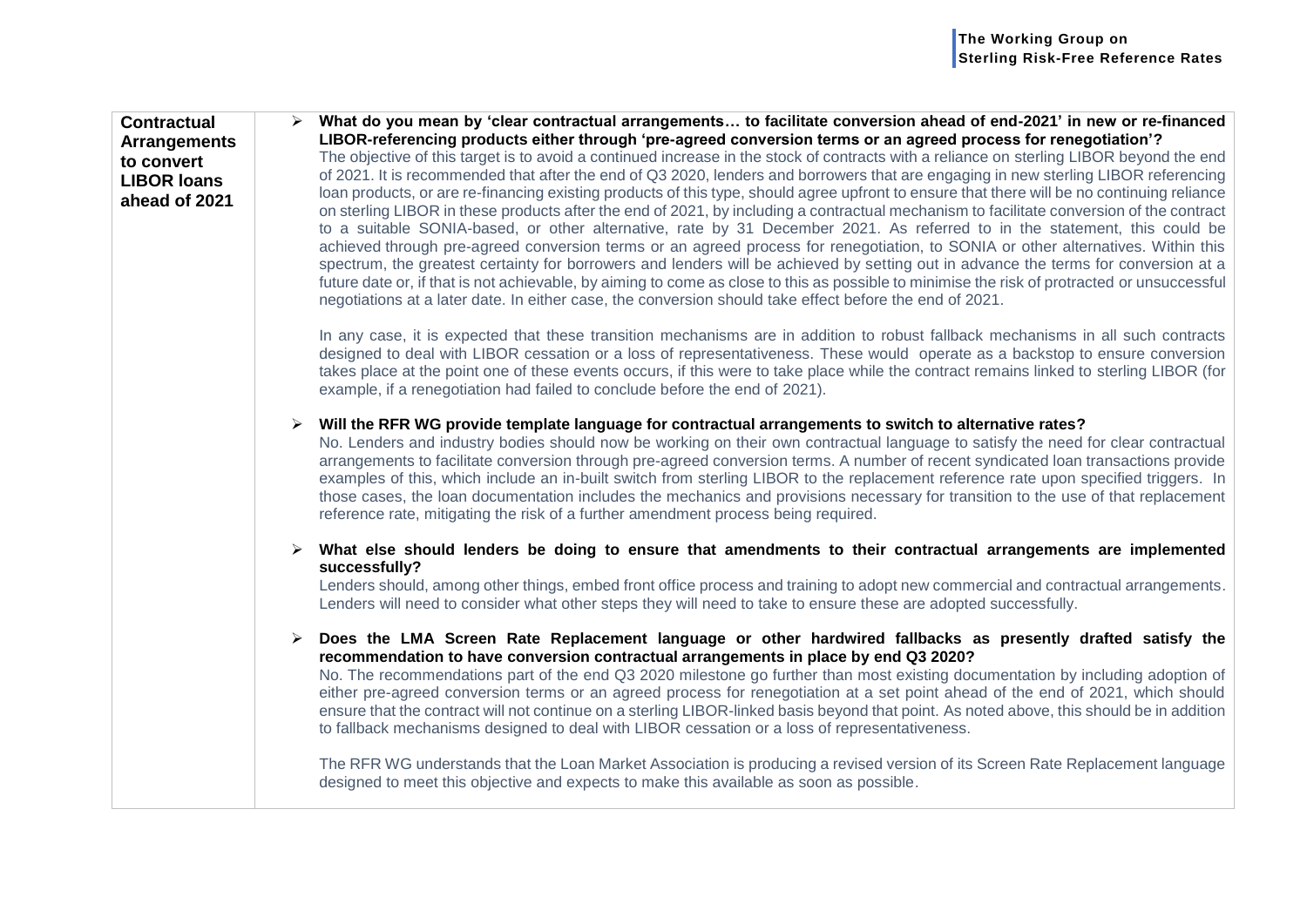|                                     | $\triangleright$ What else do firms need to take account of in the conversion process?<br>The RFR WG also considers it important for parties to consider related hedging and to consider reflecting the contractual<br>arrangements to facilitate conversion in the related hedging arrangements, to avoid a potential mismatch if these rely only on the<br>proposed ISDA fallbacks based only on cessation and pre-cessation triggers.<br>$\triangleright$ What safeguards will there be to ensure that borrowers are not penalised on loan pricing where a new product replaces a<br>similar LIBOR-linked product after the Q1 2021 deadline?<br>Transition from LIBOR to risk-free rates is not an opportunity for lenders to move borrowers to higher rates, both when transitioning<br>legacy contracts and negotiating new contracts. Lenders are encouraged to use established market consensus, particularly where |
|-------------------------------------|-----------------------------------------------------------------------------------------------------------------------------------------------------------------------------------------------------------------------------------------------------------------------------------------------------------------------------------------------------------------------------------------------------------------------------------------------------------------------------------------------------------------------------------------------------------------------------------------------------------------------------------------------------------------------------------------------------------------------------------------------------------------------------------------------------------------------------------------------------------------------------------------------------------------------------|
|                                     | this has resulted from a consultative process, which can help demonstrate a balanced calculation of replacement rates. Further<br>information can be found in the FCA's conduct Q and A for LIBOR transition: https://www.fca.org.uk/news/statements/conduct-risk-<br>during-libor-transition-questions-and-answers                                                                                                                                                                                                                                                                                                                                                                                                                                                                                                                                                                                                         |
|                                     | $\triangleright$ Are contractual transition mechanics necessary for new LIBOR linked loans maturing before the end of 2021, as they will<br>not result in additional LIBOR exposure maturing beyond LIBOR cessation?<br>Amendments to contractual arrangements are not necessary in instances where a new sterling LIBOR-based loan agreement is<br>concluded with a maturity date before the end of 2021. In the event that a loan is subsequently extended beyond the end of 2021,<br>lenders, working with the borrower, should look to include clear contractual arrangements to facilitate conversion, as more fully<br>described above.                                                                                                                                                                                                                                                                               |
|                                     | It would also be useful to clarify the treatment of loans which, though they expire beyond end 2021, have their last LIBOR<br>fixing before LIBOR cessation, and would not therefore rely on a rate which has ceased to exist.<br>If the fixing takes place prior to the end of 2021 and the contract terminates at the maturity of this fixing in 2022 there will be no<br>impact from any LIBOR cessation. If the sterling LIBOR set prior to the end of 2021 covers the entire fixing period, this transaction<br>can be treated as if it were maturing before the end of 2021.                                                                                                                                                                                                                                                                                                                                          |
| <b>Specialist</b><br><b>lenders</b> | What are the RFR WG expectations for smaller and specialist lenders who are yet to be provided clarity from the wholesale<br>markets as to their own financing? Is there recognition of the additional challenges in this case?<br>RFR WG targets should be seen as best practice for the market as a whole in order to appropriately mitigate risks ahead of 2021. If<br>appropriate, individual firms may look to discuss the particular application of the RFR WG's recommendations to their business with<br>their supervisors.                                                                                                                                                                                                                                                                                                                                                                                         |
| <b>Mortgages</b><br>(Buy-to-Let)    | Would the contractual transition mechanics apply where a new mortgage contract is issued to reflect a change in<br>circumstances without additional borrowing being agreed, where the original loan had completed based on sterling LIBOR?<br>This could apply for example during a transfer of equity, a divorce, or porting of mortgage to a new property.<br>If amending or entering into a new mortgage after end Q3 2020 then the transition mechanic should be incorporated. If issuing a<br>new mortgage after end Q1 2021, it should be an alternative rate referenced contract. Please also see earlier question on 'what is<br>meant by a "re-financed LIBOR-referencing loan product".                                                                                                                                                                                                                           |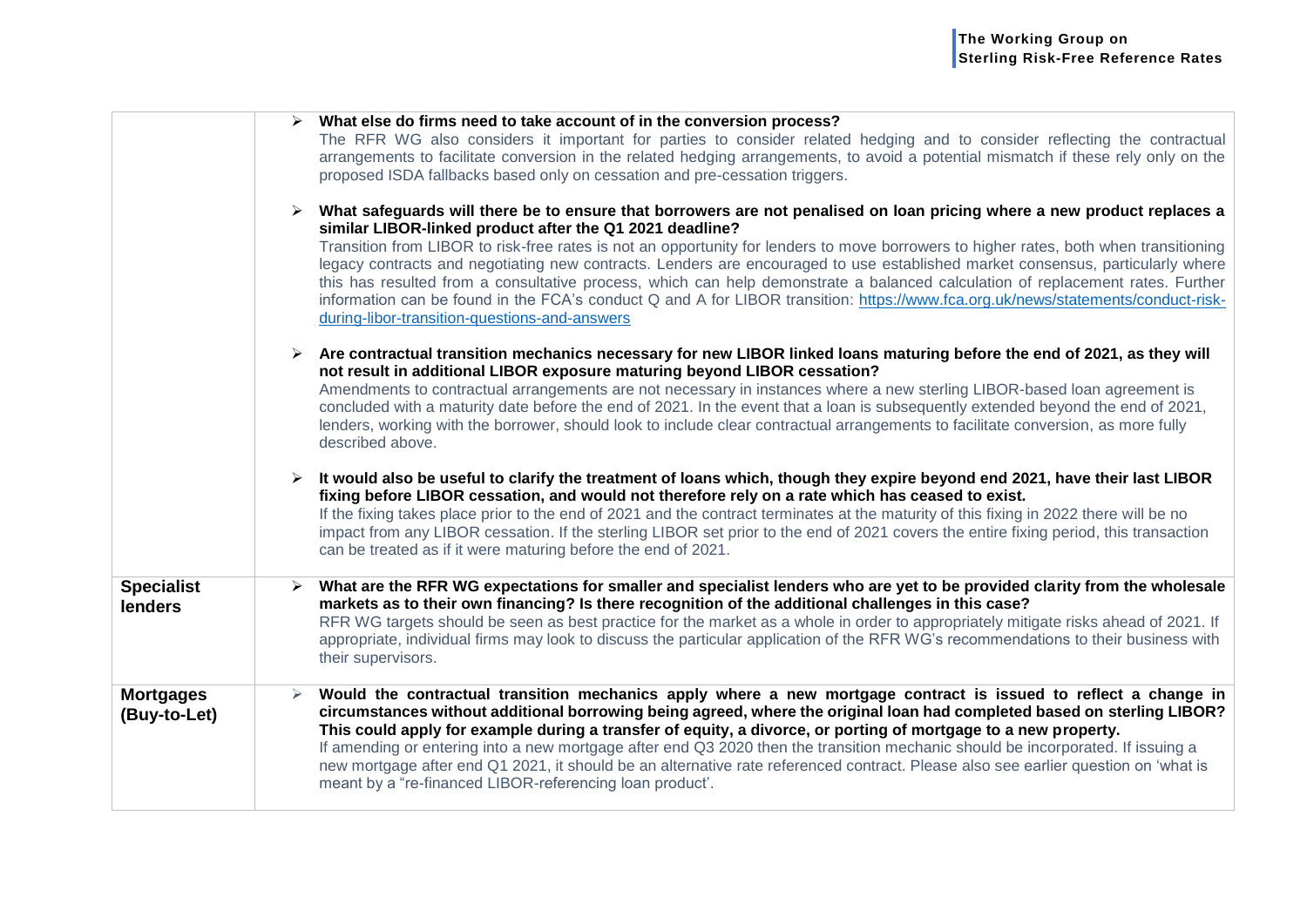| <b>Transition of</b><br>legacy<br>transactions            | The press release is silent on the previously announced timeline to significantly reduce the stock of sterling LIBOR<br>referencing contracts by Q1 2021. In the light of the deferral of new transactions to Q1 2021, what is the implication for the<br>timeline to reduce the stock of legacy contracts?<br>This recommended milestone has not changed. Reaching the recommended Q3 2020 milestone will assist with significantly<br>reducing the stock of existing sterling LIBOR contracts and the RFR WG will provide further updates in due course.                                                                                                                                                                                                                                                                                                                                                                                                                                                                                                                    |
|-----------------------------------------------------------|-------------------------------------------------------------------------------------------------------------------------------------------------------------------------------------------------------------------------------------------------------------------------------------------------------------------------------------------------------------------------------------------------------------------------------------------------------------------------------------------------------------------------------------------------------------------------------------------------------------------------------------------------------------------------------------------------------------------------------------------------------------------------------------------------------------------------------------------------------------------------------------------------------------------------------------------------------------------------------------------------------------------------------------------------------------------------------|
| <b>Trade Finance</b><br>products and<br><b>Term SONIA</b> | Should term rates be delayed further than Q3 2020, what are the expectations on firms where they are within the 10% of the<br>➤<br>market (use case papers) where a term SONIA rate was identified as being potentially appropriate?<br>The expectation is that sterling LIBOR referencing transactions that mature before the end of 2021 can be issued beyond end Q3<br>2020 without including new contractual arrangements for conversion to an alternative benchmark. For those products requiring a<br>term rate and which have a maturity beyond the end of 2021, executed after end Q3 2020, these should include appropriate<br>contractual arrangements to facilitate conversion to an alternative rate before the end of 2021. In this case, firms could consider an<br>arrangement whereby the transaction switches to a Term SONIA Reference Rate (TSRR), if appropriate and available, and to an<br>alternative reference rate, such as Bank Rate, if not.                                                                                                       |
|                                                           | For those products for which a term rate has been identified as necessary, can the timelines make clear these products will<br>only be offered en masse once term rates are useable and lenders and borrowers have clarity on a market preferred term<br>rate provider? A two-phased approach, requiring for example to offer a base rate option until a term SONIA rate available,<br>could be confusing for customers and create conduct risk.<br>TSRRs are expected to be available for market participants to use in contracts before the end of the Q1 2021 deadline for ceasing<br>sterling LIBOR issuance. With the deadline for cessation of sterling LIBOR issuance for contracts maturing beyond the end of 2021,<br>having moved to end of Q1 2021, the delay in TSRR publication should allow this target to be met. For new and re-financed sterling<br>LIBOR-referencing loan products maturing beyond the end of 2021 lenders are expected to include clear contractual arrangements<br>for conversion to an appropriate alternative benchmark when available. |
|                                                           | Is it intended that discount products, such as Receivables Finance where the LIBOR rate is fixed upfront, entered into late<br>➤<br>in 2021 and expiring beyond LIBOR cessation, continue to be issued past the Q1 milestone?<br>For those transactions where the last reference rate fixing/discount rate occurs before the end of 2021 and the rate is thus fixed for<br>the final interest period or trade finance discount, there is no longer any floating rate/ LIBOR dependency and these could be issued<br>beyond the end of Q1 2021.                                                                                                                                                                                                                                                                                                                                                                                                                                                                                                                                |
|                                                           | When are the term RFRs expected to be available?<br>➤<br>The four administrators (FTSE Russell, ICE Benchmark Administration, Refinitiv and IHS Markit) working on a TSRRs continue to<br>make good progress and a number of these have begun publishing TSRRs as at end June 2020. The delays in publication are<br>primarily as result of reduced liquidity in the derivative instruments used to construct the TSRRs as a result of COVID-19. These<br>rates will be published for a "beta" period of observation expected to last for approximately 6 months to allow market participants to<br>understand and assess the nature and behaviour of these rates before contractual usage in products can commence.                                                                                                                                                                                                                                                                                                                                                          |